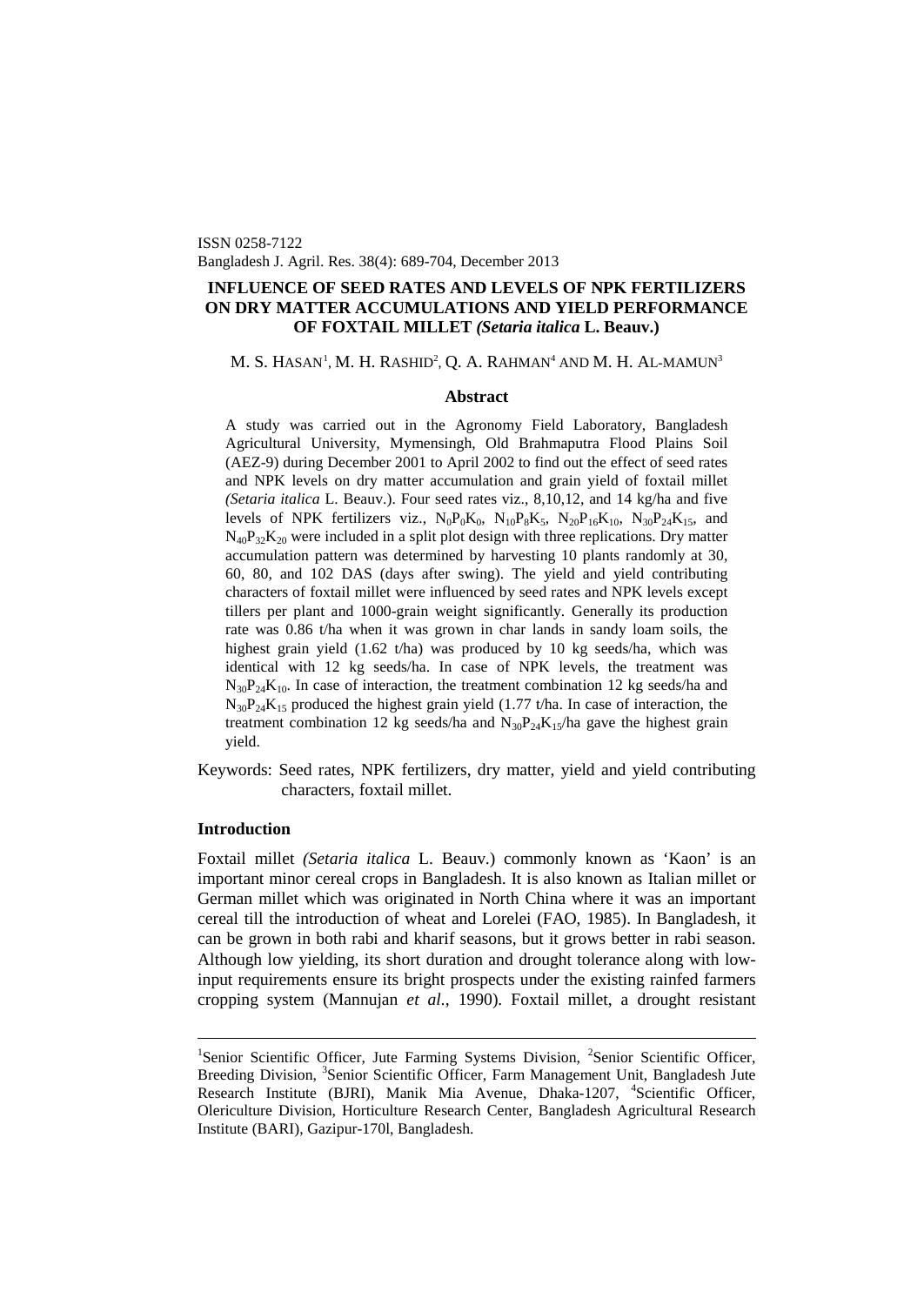cereal crop, is extensively cultivated on marginal lands and river beds in Bangladesh where high yielding crops can not be grown profitably. It grows @ 0.86 t/ha (BARI, 1990) in light textured soils due to its genotypic potentiality under adverse condition. The average yield of the crop is low in this country and it can be attributed to low soil fertility, poor management practices, and lack of use of high yielding modern varieties. The farmers generally do not use fertilizers in the cultivation of foxtail millet. Millets are generally grown on frequently emergencies following crops like transplant Aman failure from unfavourable condition like floods and drought. The area under 'Kaon' has been considerably reduced in Bangladesh due to the expansion of HYV wheat and Boro rice and development of irrigation facilities. Foxtail millet may be grown in 'char' areas and also where farmers do not have any scope of irrigation during the post monsoon period, particularly in the river basin in Bangladesh. From nutritional point of view, it is good for health and can increase the life span of human being (Takanohashi, 1993).

Foxtail millet can be stored for a long time without much damage from insect pests (Coscia, 1983). Because of this merit, it plays the role of an emergency crop in the year of bad harvest. Non-adaptation of improve varieties and ultimately use of cultural operations like time of sowing, seed rates, weeding, interculural operations, irrigation facilities, pest and disease management, etc. are the important constraints to achieve higher productivity in millets (Hedge and Gowda, 1986). Adequate information is not available, but as it appears, at least 19,443 hectares of land are put under foxtail millet cultivation every year and its production is about 15,000 m tons (BBS, 1993). People of different areas of Bangladesh grow it without any recommended seed rates and fertilizers doses which results in low grain yield. It may be possible to increase the yield of foxtail millet by using the appropriate combination of seed rate and NPK fertilizer dose. Optimum seed rate ensures normal plant growth because of efficient utilization of moisture, light, uptake of nutrient elements and thus increase the yield of crop. The present study was conducted to evaluate the effect of different seed rates and levels of NPK fertilizer and to determine the optimum combination of seed rate and NPK fertilizer for optimum growth, development and maximum yield of foxtail millet.

#### **Materials and Method**

Titas, a cultivar of foxtail millet used for the study was developed by Bangladesh Agricultural Research Institute (BARI), Joydebpur, Gazipur. Pure seeds of Titas were collected from the Agronomy Division, BARI. The experimental plot was sited at the Agronomy field Laboratory, Bangladesh Agricultural University, Mymensingh. The topography of the experimental land was medium high and the soil was sandy loam in texture belonging to non-Calcareous Dark Grey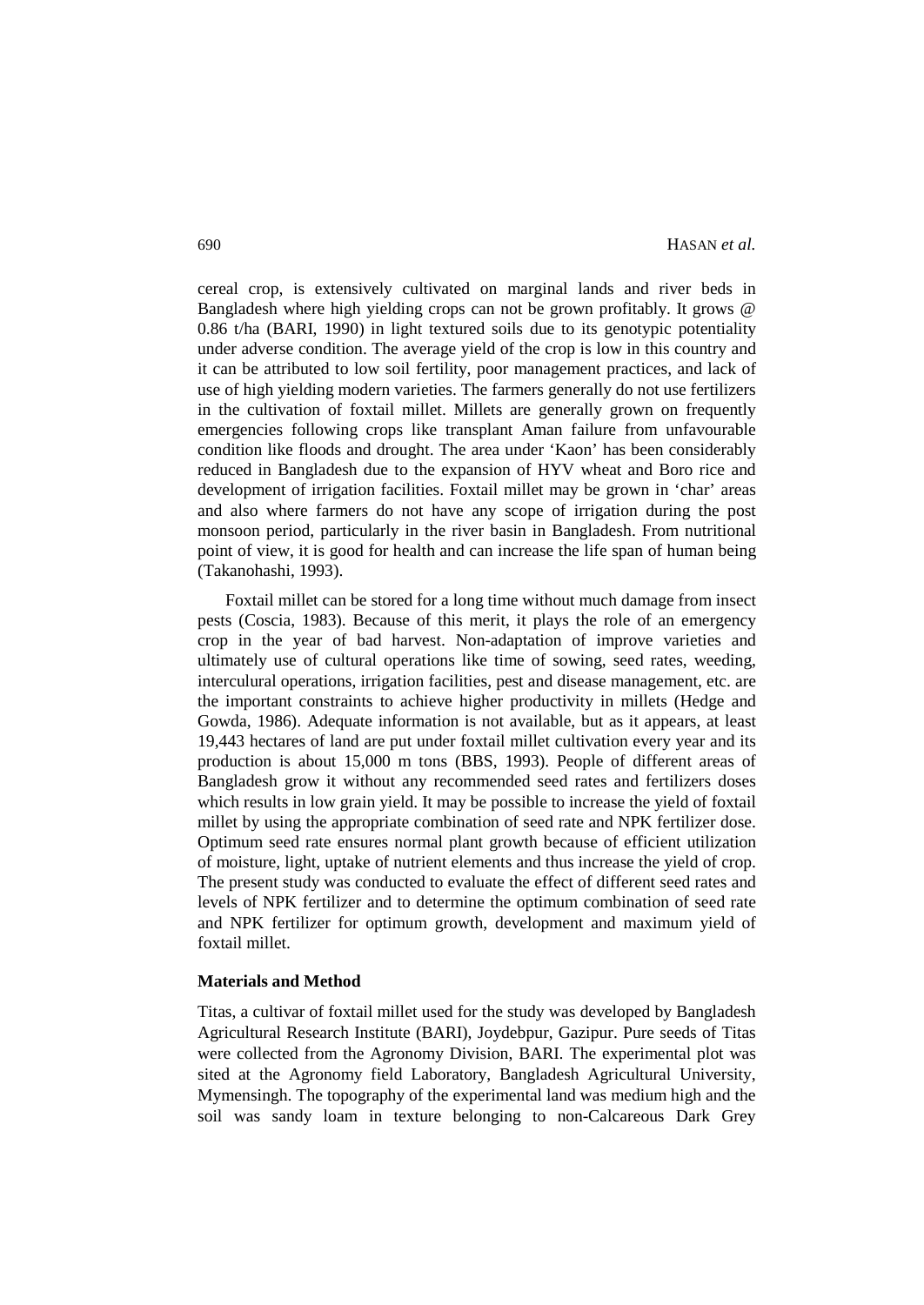Floodplain soil. The soil is moderately acidic in nature, moderate in organic matter content and general fertility is low, status of P and cation exchange capacity are medium, K and N status of soils are low (BARC, 1989). Four seed rates 8, 10, 12, and 14 kg/ha and five levels of NPK fertilizers viz.,  $N_0P_0K_0$  $N_{10}P_8K_5$ ,  $N_{20}P_{16}K_{10}$ ,  $N_{30}P_{24}K_{15}$ , and  $N_{40}P_{32}K_{20}$  were included in a split plot design with three replications. Each replication was divided into 20 plots assigning four seed rates in the main plots and four levels of NPK fertilizer in the sub-plots. The whole experiment comprises of 60 ( $3 \times 20$ ) unit plots. The size of unit plot was  $(4 \times 2.50 \text{ m})$  10 m<sup>2</sup>. The plot to plot distance was 0.75 m and that from replication to replication was 1 m. Nitrogen, phosphorus, and potassium were applied through urea, TSP, and MP as per schedule of the experiment, respectively. The entire amount of the TSP, MP, and one-third of urea were applied at the time of final land preparation. The rest of urea was applied in two equal splits at 30 and 60 days after sowing (DAS). Seeds of Kaon were sown in lines in the furrows at the rate of 8, 10, 12, and 14 kg/ha as per treatment schedule. Furrows of about 3 cm depth were opened by hand rake and line to line distance was 25 cm. After sowing, the seeds were covered by well pulverized soil followed by a light pressure by hand. Seeds were germinated within 6-7 days after sowing. After 30 DAS,  $1<sup>st</sup>$  weeding was done in each plot, while the another one was operated at 60 DAS followed by top dressing of urea fertilizer. When the crop was found under moisture stress, irrigation was given on 13 February, 2002. The crop was infested by grasshopper, shoot fly, ear cutworm, etc. at late vegetative stage. It was successfully controlled by growth period and as such no fungicidal spray was needed. All possible plant protection measures were taken as and when necessary. Observations were recorded on 10 randomly selected plants in each plot for dry matter accumulation at 30, 60, 80 DAS and at harvest. Observation on yield and yield contributing characters were also made. The collected data were analyzed and the mean differences were adjusted by the Duncan's Multiple Range Test (DMRT).

# **Results and Discussion**

### **A. Effects of seed rates and NPK levels on dry matter accumulation**

Dry matter of leaves increased more or less up to 80 DAS and afterwards slightly decreased probably due to shedding effect of older leaves (Table 1). However, there was an inverse relationship between seed rates and dry matter accumulation of foxtail millet leaves at all stages of sampling. On the other hand, there was parallel relationship between levels of NPK application and dry matter accumulation of foxtail millet. Result showed that dry matter accumulation varied significantly at all dates of sampling due to seed rates and NPK levels. Leaf dry matter (g/plant**)** accumulation decreased with increasing seed rates and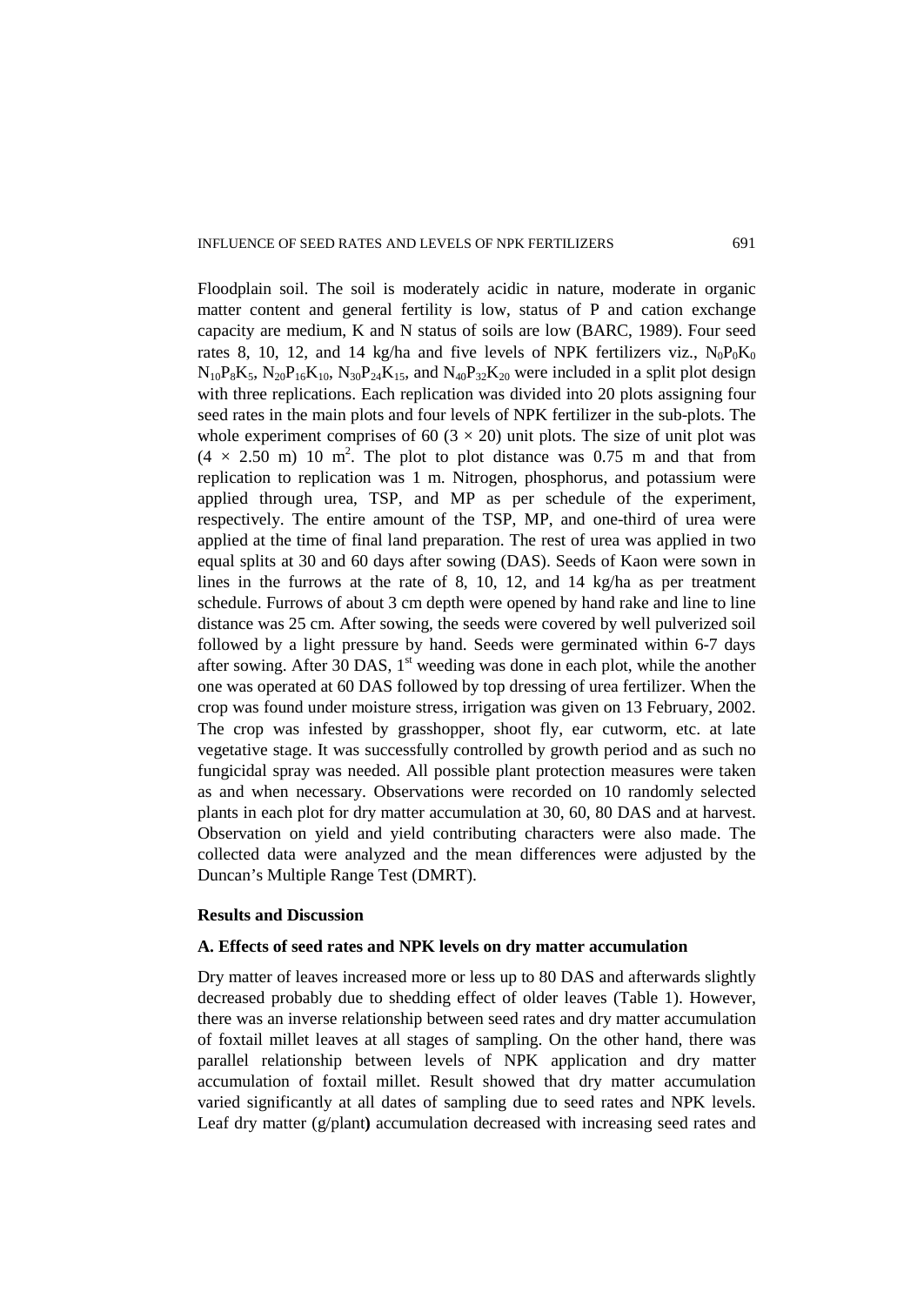increased with increasing levels of NPK. At harvest, the levels  $N_{40}P_{32}K_{20}$  kg/ha and seed rates 8 kg/ha produced the maximum leaf dry matter of 5.175 g/plant and 5.332 g/plant, respectively. Leaf dry matter accumulation increased till 80 DAS and afterward tended to decline (Table 1). After anthesis, development of new leaves stopped and perhaps photosynthates remobilized to the grains. Remobilization of photosynthesis for meeting the sink demand might have reduced leaf dry matter which are in agreement with that of Benner and Bazzaz, 1988. The results revealed that dry matter accumulation in leaf was relatively high at maximum tillering stage. After that, the dry matter was diverted for panicle formation and its developments. Interaction of seed rate and levels of NPK on leaf dry matter was significant at all stages (Table 2).

**Table 1. Effects of seed rates and different levels of NPK on leaf dry matter accumulation of foxtail millet.**

| Treatments            |                                           |                                   | Leaf dry matter (g/plant)            |                            |
|-----------------------|-------------------------------------------|-----------------------------------|--------------------------------------|----------------------------|
| Seed rates<br>(kg/ha) | <b>30 DAS</b><br>(At vegetative<br>stage) | 60 DAS<br>(At flowering<br>stage) | <b>80 DAS</b><br>(At dough<br>stage) | 102 DAS<br>(At<br>harvest) |
| 8                     | 0.062a                                    | 1.075 ab                          | 3.798 a                              | 5.332 a                    |
| 10                    | 0.065a                                    | 1.128a                            | 3.878 b                              | 4.868 ab                   |
| 12                    | 0.042 <sub>b</sub>                        | 1.012b                            | 3.644a                               | 5.136ab                    |
| 14                    | 0.049 b                                   | 0.847c                            | 3.032 b                              | 5.000 <sub>b</sub>         |
| Level of Significance | 0.0002                                    | 0.0003                            | 0.0021                               | 0.0239                     |
| $S_{X}$               | 0.0017                                    | 0.0200                            | 0.0902                               | 0.0764                     |
| CV(%)                 | 12.31                                     | 9.36                              | 9.73                                 | 5.82                       |
| Fertilizes (kg/ha)    |                                           |                                   |                                      |                            |
| $N_0P_0K_0$           | 0.049 b                                   | 0.907c                            | 3.232b                               | 4.893 c                    |
| $N_{10}P_8K_5$        | 0.050 <sub>b</sub>                        | $0.963$ bc                        | 3.345 b                              | 4.958b c                   |
| $N_{20}P_{16}K_{10}$  | $0.057$ ab                                | 1.155a                            | 3.875 a                              | 5.245 a                    |
| $N_{30}P_{24}K_{15}$  | $0.057$ ab                                | 0.986 bc                          | 3.875 a                              | 5.150 abc                  |
| $N_{20}P_{16}K_{10}$  | $0.057$ ab                                | 1.155a                            | 3.875 a                              | 5.245 a                    |
| $N_{30}P_{24}K_{15}$  | $0.057$ ab                                | $0.986$ be                        | 3.875 a                              | 5.150 abc                  |
| $N_{40}P_{32}K_{20}$  | 0.060a                                    | 1.066 ab                          | 3.753 a                              | 5.175 ab                   |
| Level of significance | 0.0009                                    | 0.0100                            | 0.0002                               | 0.0280                     |
| $S_{X}$               | 0.0019                                    | 0.0224                            | 0.1008                               | 0.0854                     |
| $CV(\% )$             | 12.31                                     | 9.63                              | 9.73                                 | 5.82                       |

In a column, figures having common letter (s) do not differ significantly.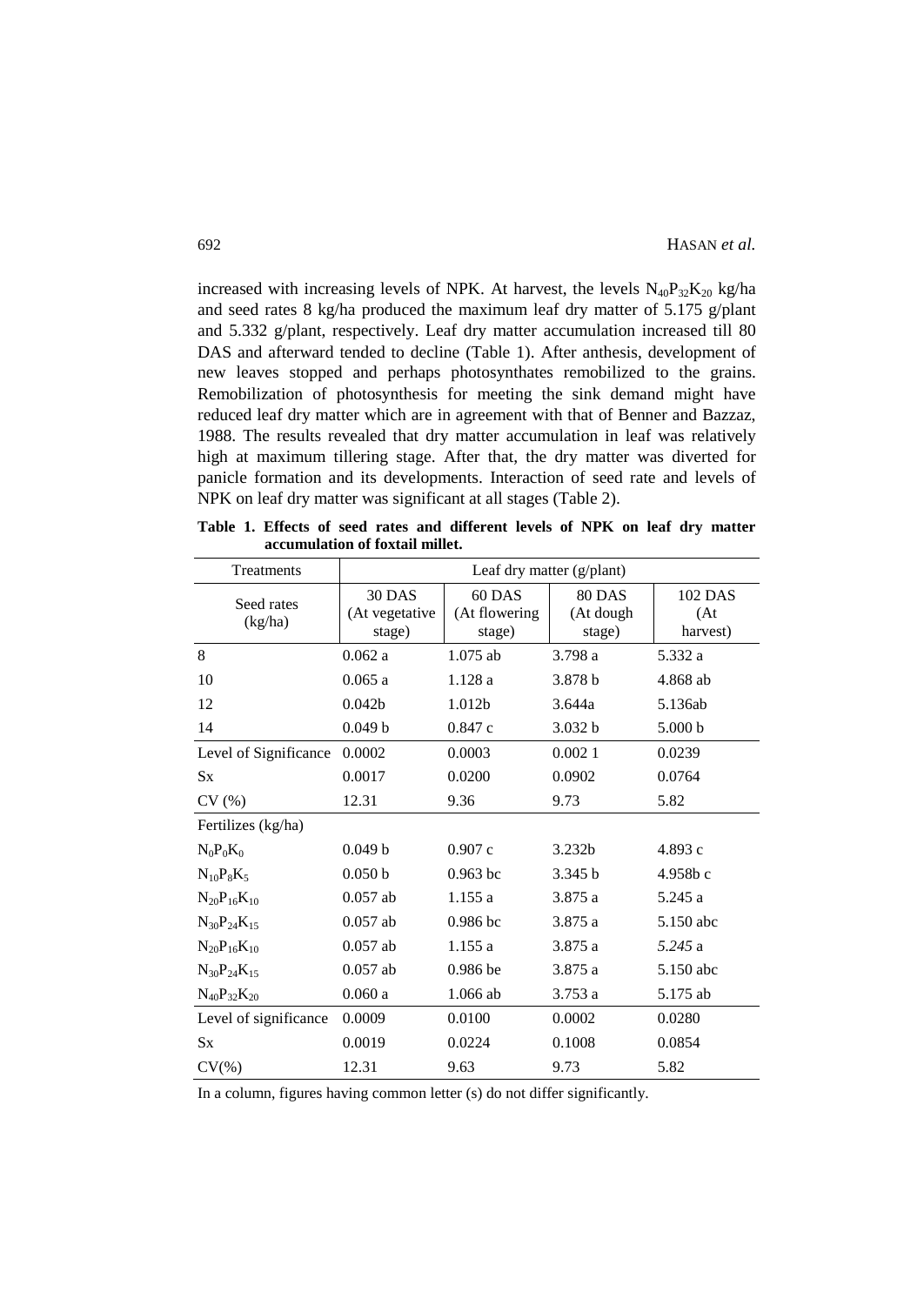| Interaction of seed<br>rates x levels of NPK | 30 DAS       | 60 DAS             | <b>80 DAS</b> | 102 DAS   |
|----------------------------------------------|--------------|--------------------|---------------|-----------|
| $S_1F_0$                                     | $0.050$ cdef | 1.250 b            | 3.360 def     | 5.550     |
| $S_1F_1$                                     | $0.050$ cdef | 1.120 <sub>b</sub> | 4.180 abc     | 5.120     |
| $S_1F_2$                                     | $0.046$ def  | 1.060 bce          | $2.680$ fg    | 5.510     |
| $S_1F_3$                                     | $0.050$ cdef | 1.130 bcdef        | 4.450 ab      | 5.570     |
| $S_1F_4$                                     | $0.047$ def  | 0.813 bcd          | 4.320 abc     | 4.910     |
| $S_2F_0$                                     | 0.073a       | $0.390$ ghi        | 3.270 defg    | 4.900     |
| $S_2F_1$                                     | $0.050$ bcde | 1.140 hij          | 40390 ab      | 5.030     |
| $S_2F_2$                                     | $0.070$ ab   | 1.770 bcd          | 4.540a        | 4.470     |
| $S_2F_3$                                     | $0.050$ ab   | 0.85a              | 4.110 abc     | 4.950     |
| $S_2F_4$                                     | 0.077a       | 1.190 fghi         | 3.080 efg     | 4.990     |
| $S_3F_0$                                     | $0.037$ efg  | 1.030 bc           | 3.690 cde     | 4.880     |
| $S_3F_1$                                     | $0.033$ fg   | 0.990 bcde         | 2.610 g       | 4.790     |
| $S_3F_2$                                     | $0.043$ efg  | 0.910 cdef         | 2.990 fg      | 5.070     |
| $S_3F_3$                                     | $0.027$ g    | $0.9900$ defgh     | 3.311 def     | 4.800     |
| $S_3F_4$                                     | $0.070$ ab   | 1.230 bc           | 4.420 ab      | 6.140     |
| $S_4F_0$                                     | $0.067$ abc  | $0.660$ ij         | 3.810 bcd     | 4.330     |
| $S_4F_1$                                     | $0.063$ abcd | 0.600 i            | 3.120 efg     | 4.800     |
| $S_4F_2$                                     | $0.067$ abc  | $0.880$ efgh       | 3.170 defg    | 5.550     |
| $S_4F_3$                                     | $0.067$ abc  | 1.063 bcde         | 3.070 efg     | 5.660     |
| $S_4F_4$                                     | 0.047 def    | 1.030 bcde         | 3.190 defg    | 4.660     |
| Level significance                           | 0.00001      | 0.00001            | 0.00001       | <b>NS</b> |
| <b>Sx</b>                                    | 0.0039       | 0.0447             | 0.2017        | 0.1708    |
| CV(%)                                        | 12.31        | 9.63               | 9.73          | 5.82      |

Table 2. Effect of interaction of seed rates and different levels of NPK on leaf dry matter accumulation of foxtail millet.

The ear dry matter accumulation varied significantly at all dates of sampling due to seed rates, NPK levels (Table 3) and their interaction (Table 4). It was observed that ear dry matter decreased with increasing seed rates and increased with increasing NPK levels (Table 3). Influence of NPK levels in the increment of ear weight was much striking than it was observed for vegetative organs. This was perhaps because of increased photosynthesis and greater remobilization of assimilates to the grains in the fertilizer treated plants after anthesis. After anthesis, ear dry matter increase dramatically in all the treatments. The total dry matter accumulation increase substantially due to increasing ear dry matter in spite of reduction in leaf dry weight. Ear dry matter accumulation was much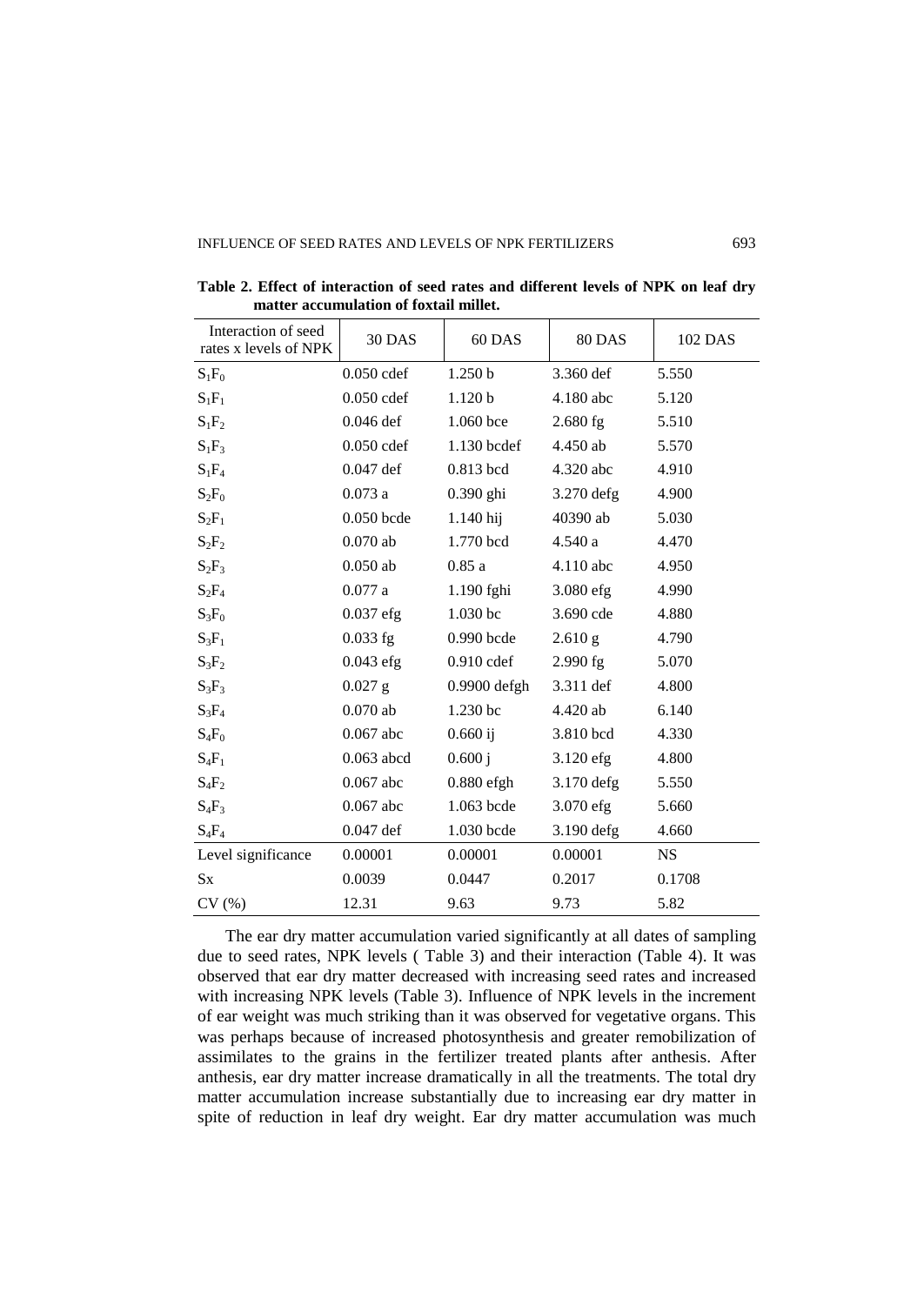more striking than it was observed for vegetative organs. This was perhaps because of increased photosynthesis and greater remobilization of assimilates to the grain in the fertilizer treated plants after anthesis.

| Treatments            | Ear dry matter (g/plant)       |                                   |                         |  |  |  |  |
|-----------------------|--------------------------------|-----------------------------------|-------------------------|--|--|--|--|
| Seed rates<br>(kg/ha) | 60 DAS<br>(At flowering stage) | <b>80 DAS</b><br>(At dough stage) | 102 DAS<br>(At harvest) |  |  |  |  |
| 8                     | 0.335a                         | 2.090a                            | 5.306 a                 |  |  |  |  |
| 10                    | 0.316a                         | 1.962 b                           | 4.728 b                 |  |  |  |  |
| 12                    | 0.159b                         | 1,896b                            | 4,452c                  |  |  |  |  |
| 14                    | 0.180 <sub>b</sub>             | 1.908 <sub>b</sub>                | 4.2440                  |  |  |  |  |
| Level of significance | 0.00001                        | 0,0228                            | 0.002                   |  |  |  |  |
| Sx                    | 0.0074                         | 0.0559                            | 0.0735                  |  |  |  |  |
| CV(%)                 | 9.94                           | 10.40                             | 7.38                    |  |  |  |  |
| Fertilizes (kg/ha)    |                                |                                   |                         |  |  |  |  |
| $N_0P_0K_0$           | 0.198 b                        | 1.345 b                           | 2.758d                  |  |  |  |  |
| $N_{10}P_8K_{15}$     | 0.175 b                        | 1.5990                            | 4.142                   |  |  |  |  |
| $N_{20}P_{16}K_{10}$  | 0.193 b                        | 2.006 b                           | 4.903 b                 |  |  |  |  |
| $N_{30}P_{24}K_{15}$  | 0.348a                         | 2.577a                            | 5,717 a                 |  |  |  |  |
| $N_{40}P_{32}K_{20}$  | 0.323a                         | 2.441                             | 5.892 a                 |  |  |  |  |
| Level of significance | 0.00001                        | 0.00001                           | 0.00001                 |  |  |  |  |
| Sx                    | 0.0071                         | 0.0599                            | 0.0998                  |  |  |  |  |
| CV(%)                 | 9,94                           | 10.40                             | 7.38                    |  |  |  |  |

**Table 3. Effects of seed rates and different levels of NPK on ear dry matter accumulation of foxtail millet.**

Total dry matter accumulation also varied significantly at all dates of sampling due to seed rates, different levels of NPK, and their interaction. The highest dry matter accumulation was observed in 8 kg seed/ha (Table 5)*.* The result revealed that the increase in plant population density caused considerable decrease in total matter accumulation of foxtail millet. The observed results was in agreement with the finding of Elias *et al.* (1979). Similarly,  $N_{20}P_{16}K_{10}$  hg/ha produced the highest dry matter (Table 5). Naik *et al*. (1995) also reported that total dry matter production increased with increasing NPK rates. Munda *et al.* (1984) also reported that at maturity, nitrogen at 120 kg/ha increased dry matter by 33.10% over no nitrogen. The highest total dry matter accumulation was found in combination 8 kg seed/ha and  $N_{30}P_{24}K_{15}$  kg/ha (Table 6). After anthesis total dry matter of a plant was mainly due to the dry matter accumulation of the ear when leaves in most cases started to senescence.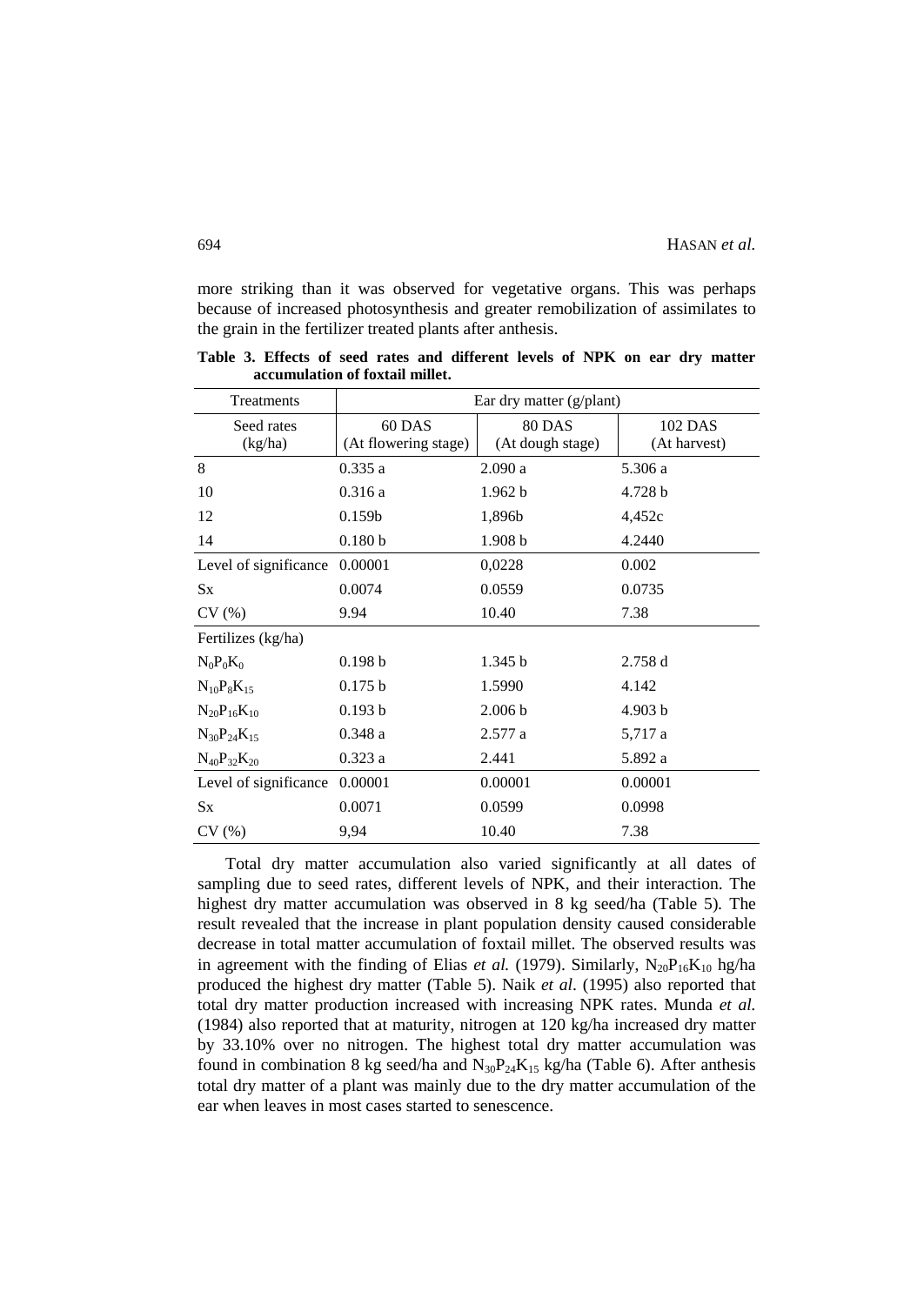| interaction of seed<br>rates x levels of NPK | 60 DAS (At<br>flowering stage) | 80 DAS (At dough<br>stage) | 102 DAS (At<br>harvest) |
|----------------------------------------------|--------------------------------|----------------------------|-------------------------|
| $S_1F_0$                                     | 2.11 cdef                      | 1.447 def                  | $2.721$ g               |
| $S_1F_1$                                     | 0.312c                         | 1.728 cde                  | 4.390 de                |
| $S_1F_2$                                     | 0.300 cd                       | 2.019 bc                   | 5.820 b                 |
| $S_1F_3$                                     | 0.232 cdef                     | 2.945 a                    | 6.740a                  |
| $S_1F_4$                                     | 0.622 b                        | 2.251 b                    | 4.890 cd                |
| $S_2F_0$                                     | 0.121 f                        | 1.151f                     | 2.530 g                 |
| $S_2F_1$                                     | 0.137 f                        | 1.745 cde                  | 3.940 ef                |
| $S_2F_2$                                     | 0.920a                         | 2.971 a                    | 6.860a                  |
| $S_2F_3$                                     | $0.027$ cdef                   | 2.243 b                    | 5.840 b                 |
| $S_2F_4$                                     | 0.271 cde                      | 2.357 b                    | 6.440 a                 |
| $S_3F_0$                                     | 0.140f                         | 1.410 def                  | 2.930 g                 |
| $S_3F_1$                                     | 0.122 f                        | 1.764 cd                   | 3.760 f                 |
| $S_3F_2$                                     | 0.145 f                        | 1.846 с                    | 4.640 d                 |
| $S_3F_3$                                     | 0.185 def                      | 2.221 b                    | 5.450 bc                |
| $S_3F_4$                                     | $0.201$ cdef                   | 2.238 b                    | 5.408 bc                |
| $S_4F_0$                                     | 0.163 ef                       | 1.372 ef                   | 2.850 g                 |
| $S_4F_1$                                     | 0.131 f                        | 1.159f                     | 4.480 de                |
| $S_4F_2$                                     | 0.163 ef                       | 1.187f                     | 4.260 def               |
| $S_4F_3$                                     | 0.170 ef                       | 2.901a                     | 4.840 d                 |
| $S_4F_4$                                     | 0.198 cdef                     | 2.920a                     | 4.790 d                 |
| Level significance                           | 0.0010                         | 0.00001                    | 0.00001                 |
| $S_{X}$                                      | 0.0142                         | 0.1197                     | 0.1990                  |
| CV(%)                                        | 9.94                           | 10.40                      | 7.38                    |

**Table 4. Effect of interaction of seed rates and different levels of NPK on stem dry matter accumulation of foxtail millet.** 

In a column, figures having common letter (s) do not differ significantly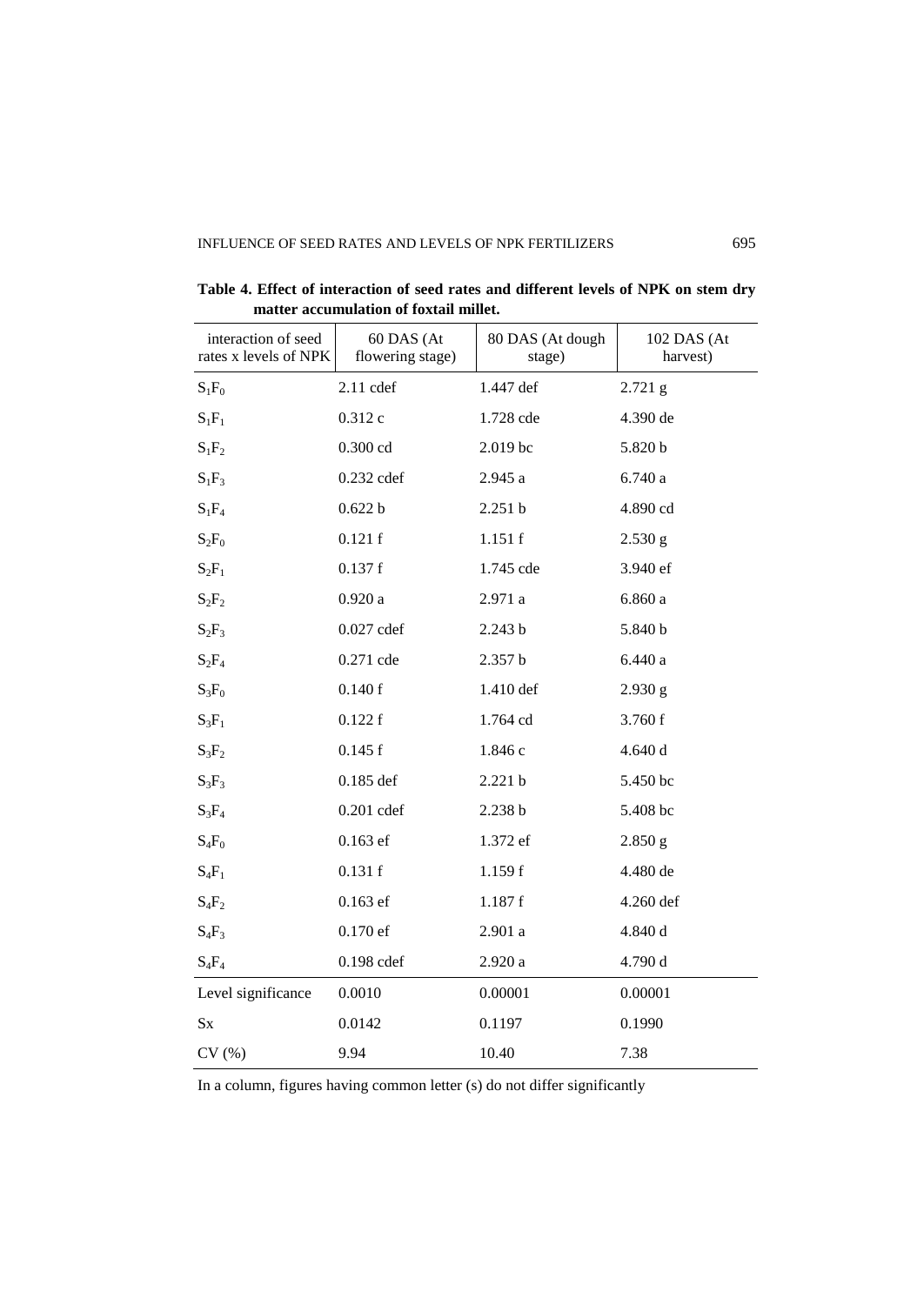| Treatments            | Total dry matter (g/plant)                                                    |          |                                      |                         |  |  |  |
|-----------------------|-------------------------------------------------------------------------------|----------|--------------------------------------|-------------------------|--|--|--|
| Seed rates (kg/ha)    | 60 DAS<br><b>30 DAS</b><br>(At flowering<br>(At vegetative<br>stage)<br>stage |          | <b>80 DAS</b><br>(At dough<br>stage) | 102 DAS<br>(At harvest) |  |  |  |
| 8                     | 0.124a                                                                        | 1.904a   | 10.110a                              | 26.63a                  |  |  |  |
| 10                    | 0.106 b                                                                       | 1.898 a  | 9.282 b                              | 25.14 b                 |  |  |  |
| 12                    | 0.104 b                                                                       | 1.760a   | 8.832 b                              | 24.34 bc                |  |  |  |
| 14                    | 0.075c                                                                        | 1.597 b  | 7.2020                               | 23.70c                  |  |  |  |
| Level of significance | 0.0010                                                                        | 0.0018   | 0.0010                               | 0.0103                  |  |  |  |
| $N_0P_0K_0$           | $0.099$ ab                                                                    | 1.680 cd | 7.467 c                              | 21.70c                  |  |  |  |
| $N_{10}P_8K_5$        | 0.095 b                                                                       | 1.783 bc | 8.563 b                              | 23.18 <sub>b</sub>      |  |  |  |
| $N_{20}P_{15}K_{10}$  | 0.107a                                                                        | 1.947a   | 9.257a                               | 27.34a                  |  |  |  |
| $N_{30}P_{24}K_{15}$  | 0.106a                                                                        | 1.636 d  | 9.360a                               | 26.96a                  |  |  |  |
| $N_{40}P_{32}K_{20}$  | 0.105a                                                                        | 1.902 ab | 9.640a                               | 26.57a                  |  |  |  |
| Level of significance | 0.0041                                                                        | 0.00001  | 0.00001                              | 0.00001                 |  |  |  |
| $S_{X}$               | 0.0023                                                                        | 0.0344   | 0.1511                               | 0.3706                  |  |  |  |
| CV(%)                 | 8.17                                                                          | 8.65     | 7.91                                 | 7.15                    |  |  |  |

**Table 5. Effects of seed rates and different levels of NPK on total dry matter accumulation of foxtail millet.**

# **B. Effect on yield and yield contributing characters**

The effect of seed rates on plant height was significant. The highest plant height (106.02 cm) was recorded from the seed rate 12 kg/ha whereas, the lowest (101.14 cm) was noted from the seed rate 14 kg/ha (Table 7). The observed result is in agreement with the findings of (BARI, 1985). They observed that seed rates had significant effect on plant height and the plant height increased with the decrease of seed rates. Significant variation was also observed due to different levels of NPK. The treatment  $N_{30}P_{24}K_{15}$  kg/ha produced the significantly tallest plant (111.52 cm) (Table 10). The plot with no fertilizer  $(N_0P_0K_0 \text{ kg/h})$  produced significantly shortest plant (91.34 cm), which was inferior to all other treatment (Table 8). The interaction gave significantly tallest plant (111.52 cm) (Table 10). The plot with no fertilizer  $(N_0P_9K_0 \text{ kg/ha})$  produced significantly shortest plant (91.34 cm), which was inferior to all other treatments (Table 8). The interaction effect of seed rates and levels of NPK was significant on plant height. Effective tillers per plant showed no significant variation for different seed rates. The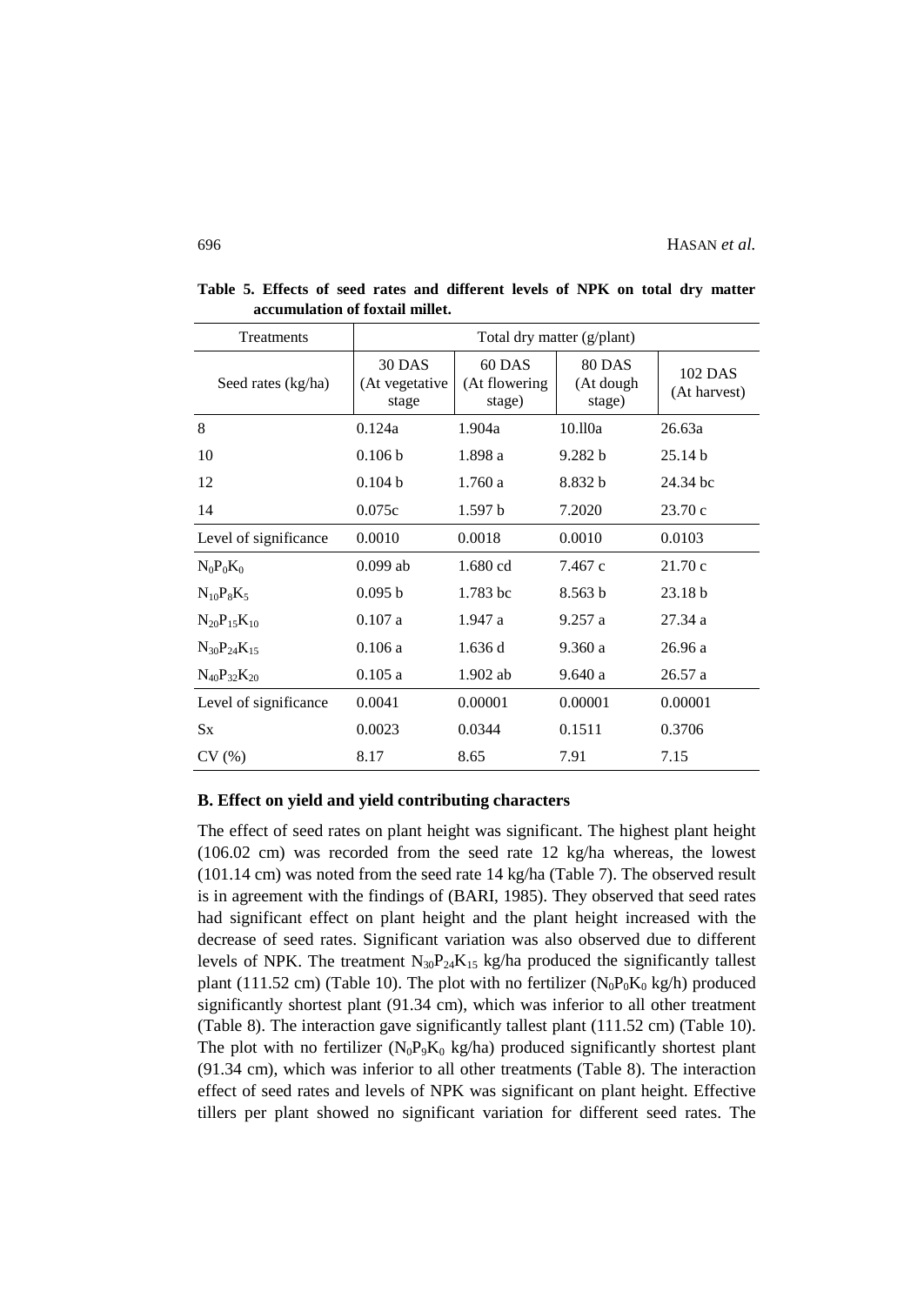highest tillers/plant (1.05) was recorded in 14 kg seed/ha and the lowest (1.03) from 10kg seed/hill. The response of effective tillers per plant to different levels of NPK was not significant too (Table 10). However, apparently highest tillers per plant was recorded in  $N_0P_8K_5$  kg/ha and the lowest in  $N_{20}P_{16}K_{10}$  kg/ha The interaction effect of seed rates and levels of NPK had significant effect on effective tillers per plant. The overall results are in agreement with Horliuchi *et al.*, 1986 who reported that tillering of foxtail millet is generally low and could not be altered significantly. The longest (14.44 cm) and the shortest (13.67 cm) panicle length were obtained from 8 kg seed/ha and 14 kg seed/ha, respectively (Table 7). The longest panicle length with 8 kg seed/ha may be due to minimum plant population resulting in good development of the plant and gave longer panicle length. On the contrary, in case of NPK levels, the longest (15.40 cm) and the shortest (12.28 cm) panicle length were produced by the treatment of  $N4_0P_{32}K_{20}$  kg/ha and  $N_0P_0K_0$ , respectively. It was evident from the results that panicle length increased with increasing levels of NPK. The interaction of seed rate and levels of NPK was significant in respect of panicle length (Table 9). In case of number of grains/panicle, the maximum (2506 panicle) and the minimum (2070 ) number of grains were found in 8 kg seed and 14 kg seed, respectively (Table 7). Number of grains/panicle decreased with increasing seed rate. This might be due to high competition of the crop for light, space, nutrition, and soil moisture, under higher seed rates leading to reduce the number of grains/panicle. In case of NPK application, significantly highest number of grains panicle/ha (2902) was recorded in  $N_{30}P_{24}K_{15}$  kg/ha while the lowest value (1591) being noted in  $N_0P_0K_0$  treatment (Table 10). Results indicate that number of grains panicle/ha increased when levels of NPK increased. Cereals generally take up a large quantity of nitrogen and phosphorus for grain formulation which influences the plant growth, development, and thereafter number of grains. The number of grains panicle varied significantly due to interaction between seed rates and levels of NPK (Table 9). In case of interaction, 8 kg seed per ha and  $N_{30}P_{24}K_{15}$  kg/ha treatment combination produced the highest number of grains. The weight of 1000-seed was not significantly affected by seed rate and different levels of NPK. The 1000-seed weights were 1.51, 1.62, 1.52, and 1.50 for 8, 10, 12, and 14 kg seed/ha, respectively (Table 7). Numerically the highest 1000-seed weight (1.66 g) was obtained in  $N_{30}P_{24}K_{15}$  kg/ha. The lowest 1000-seed weight (1.31 g) was found in  $N_0P_0K_0$  kg/ha (Table 10). The result are in agreement with (Beketov, 1975) who reported that application of NPK increased 1000-seed, weight. The interaction effect of seed rates and levels of NPK was not significant too in respect of 1000 seed weight.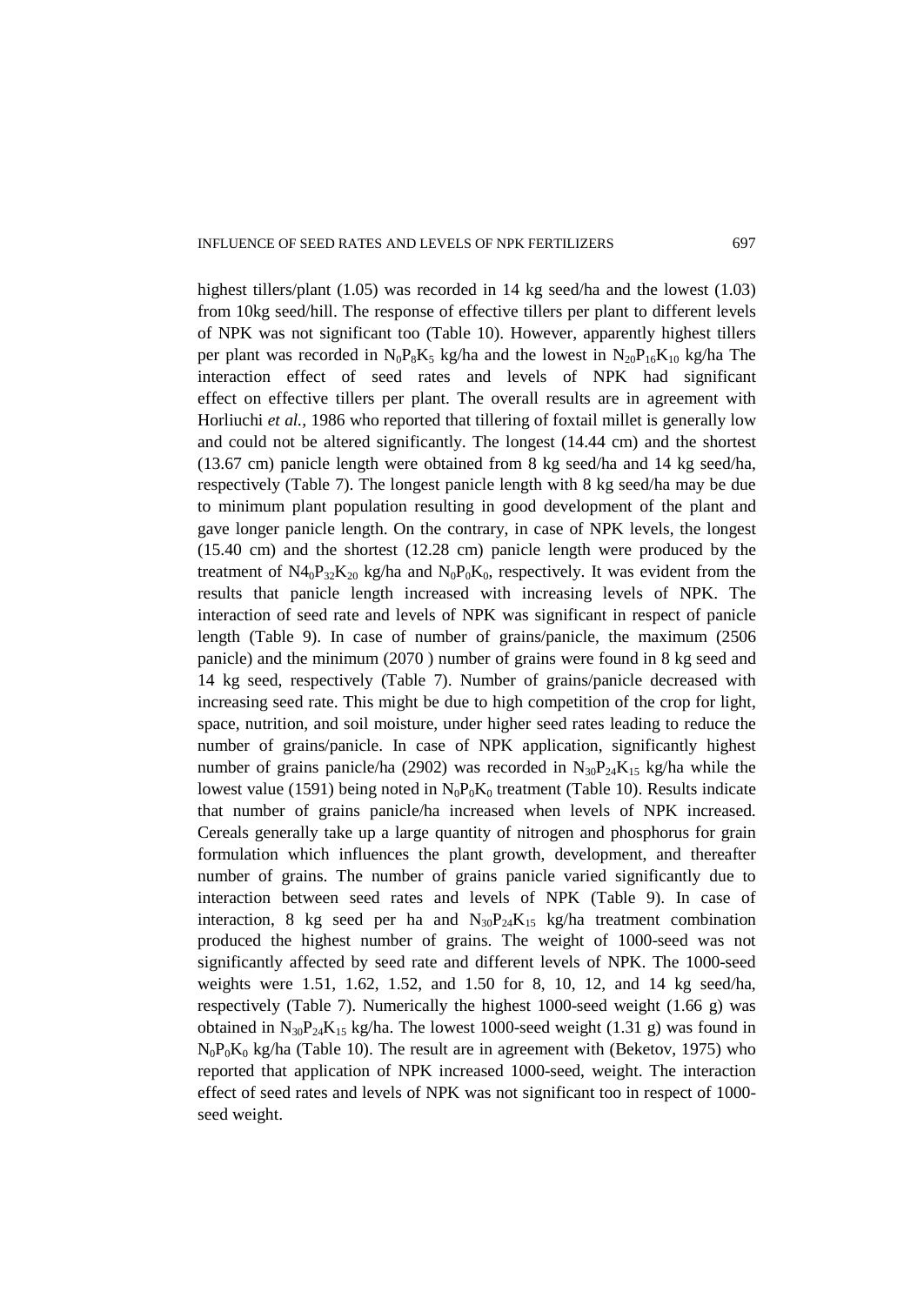| 60 DAS (At<br>vegetative stage) | 80 DAS (At<br>flowering stage) | 80 DAS (At<br>dough stage) | 102 DAS (At<br>harvest) |
|---------------------------------|--------------------------------|----------------------------|-------------------------|
| 0.010h                          | 1.150h                         | 5.830 g                    | 18.850 g                |
| $0.090$ fg                      | 1.960 cd                       | 9.480 bc                   | 24.450 def              |
| $0.089$ fg                      | 1.830 de                       | 7.130 ef                   | 24.360 def              |
| 0.174a                          | 2.920 a                        | 12.350 a                   | 31.250 a                |
| $0.087$ fg                      | 1.587 efg                      | 10.090 b                   | 25.110 def              |
| $0.096$ efg                     | 2.120 bc                       | 8.090 de                   | $20.330$ g              |
| $0.086$ g                       | 1.860 cde                      | 12.160 a                   | 24.670 def              |
| 0.110 cde                       | 1.790 de                       | 9.980 <sub>b</sub>         | 26.760 bcd              |
| 0.106 def                       | j44jg                          | 8.050 de                   | 25.580 cdef             |
| $0.134$ ab                      | 2.352 b                        | 12.100 a                   | 28.650 b                |
| $0.094$ efg                     | i74efg                         | 8.400 cd                   | 23.970 ef               |
| $0.086$ g                       | 1.740 de                       | 8.460 d                    | 23.780 f                |
| $0.103$ defg                    |                                | 7.4SOdef                   | 26.17ocdef              |
| $0.094$ efg                     | $1.6$ l $Oefg$                 | 7.88Odef                   | 24.86Odef               |
| $0.097$ efg                     | 2.140 bc                       | 11.970 a                   | 30.960 a                |
| $0.120$ bcd                     | $1.960$ cd                     | 7.550 def                  | 19.630 g                |
| $0.120$ bcd                     | 1.160h                         | 6.740 fg                   | 19.830 g                |
| 0.127 bc                        |                                | 7.570 def                  | 27.790 bc               |
| $0.127$ bc                      | 1.703 def                      | 7.420 def                  | 26.460 bcde             |
| 0.127 bc                        | 1.760 de                       | 8.450 de                   | 25.560 cdef             |
| 0.0020                          | 0.0100                         | 0.0010                     | 0.0010                  |
| 0.0046                          | 0.0688                         | 0.3021                     | 0.7413                  |
| 8.71                            | 8.65                           | 7.91                       | 7.15                    |
|                                 |                                |                            |                         |

Table 6. Effect of interaction of seed rates and different levels of NPK on stem dry matter accumulation.

In a column, figures having common letter (s) do not differ significantly

Grain yield is the ultimate objectives of crop production. Seed rates significantly affected the grain yield of foxtail millet (Table 9). The highest grain yield (1.62 t/ha) was obtained from 10 kg seed/ha which was identical with 12kg seed/ha. The lowest grain yield (1.41 t/ha) was found in seed rate 8 kg/ha. The result is in conformity with that of Sarder et al., 1987 and Gaffer, 1994 where the maximum grain yield of foxtail millet was found from 10 and 12 kg seed/ha, respectively. In case of NPK levels, the highest grain yield (1.77 t/ha)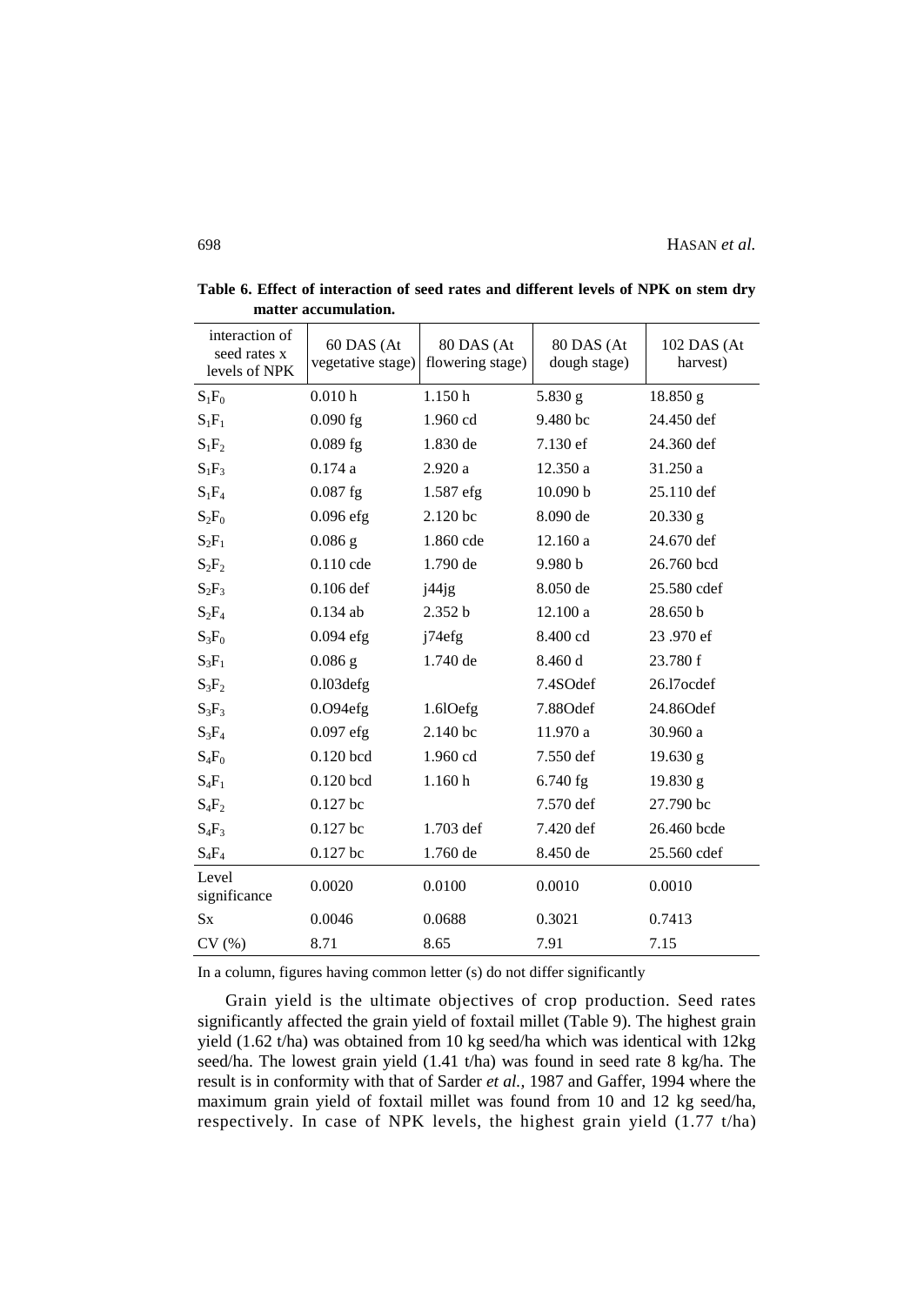| Table 7. Effect of seed rates on the yield and yield contributing enaracters of foxial numer. |                      |                                      |                           |                              |                                  |                          |                          |                            |                         |
|-----------------------------------------------------------------------------------------------|----------------------|--------------------------------------|---------------------------|------------------------------|----------------------------------|--------------------------|--------------------------|----------------------------|-------------------------|
|                                                                                               | Crop characters      |                                      |                           |                              |                                  |                          |                          |                            |                         |
| Seed rates (kg/ha)                                                                            | Plant height<br>(cm) | No. of<br>effective<br>tillers/plant | Panicic<br>length<br>(cm) | No. of<br>grains/<br>panicle | Weight<br>of 1000-<br>seed $(g)$ | Grain<br>yield<br>(t/ha) | Straw<br>yield<br>(t/ha) | Biological yield<br>(t/ha) | Harvest<br>index $(\%)$ |
| 8                                                                                             | 104.41 b             | 1.04                                 | 14.44a                    | 2506a                        | 1.51                             | 1.41c                    | 3.88b                    | 5.29bc                     | 26.48b                  |
| 10                                                                                            | 104.54b              | t.02                                 | 14.12a                    | 2428b                        | 1.62                             | 1.62a                    | 3.79c                    | 5.41b                      | 29.25a                  |
| 12                                                                                            | 106.02 a             | 1.03                                 | 13.99b                    | 2271c                        | 1.52                             | 1.51 <sub>b</sub>        | 4.09a                    | 5.61a                      | 27.21b                  |
| 14                                                                                            | 101.13c              | 1.05                                 | 13.67b                    | 2070d                        | 1.50                             | 1.48                     | 3.72                     | 5.20c                      | 28.58a                  |
| Level of<br>significance                                                                      | 0.233                | <b>NS</b>                            | 0.149                     | 0.001                        | <b>NS</b>                        | 0.002                    | 0.16                     | 0.0085                     | 0.001                   |
| $S_{X}$                                                                                       | 1.50                 | 0.028                                | 0,200                     | 20.00                        | 0.058                            | 2.00                     | 5.77                     | 5.45                       | 0.22                    |
| CV(%)                                                                                         | 4.17                 | 10.76                                | 5.51                      | 8.34                         | 11.52                            | 8.14                     | 5.77                     | 5,34                       | 5.47                    |

**Table 7. Effect of seed rates on the yield and yield contributing characters of foxtail millet.**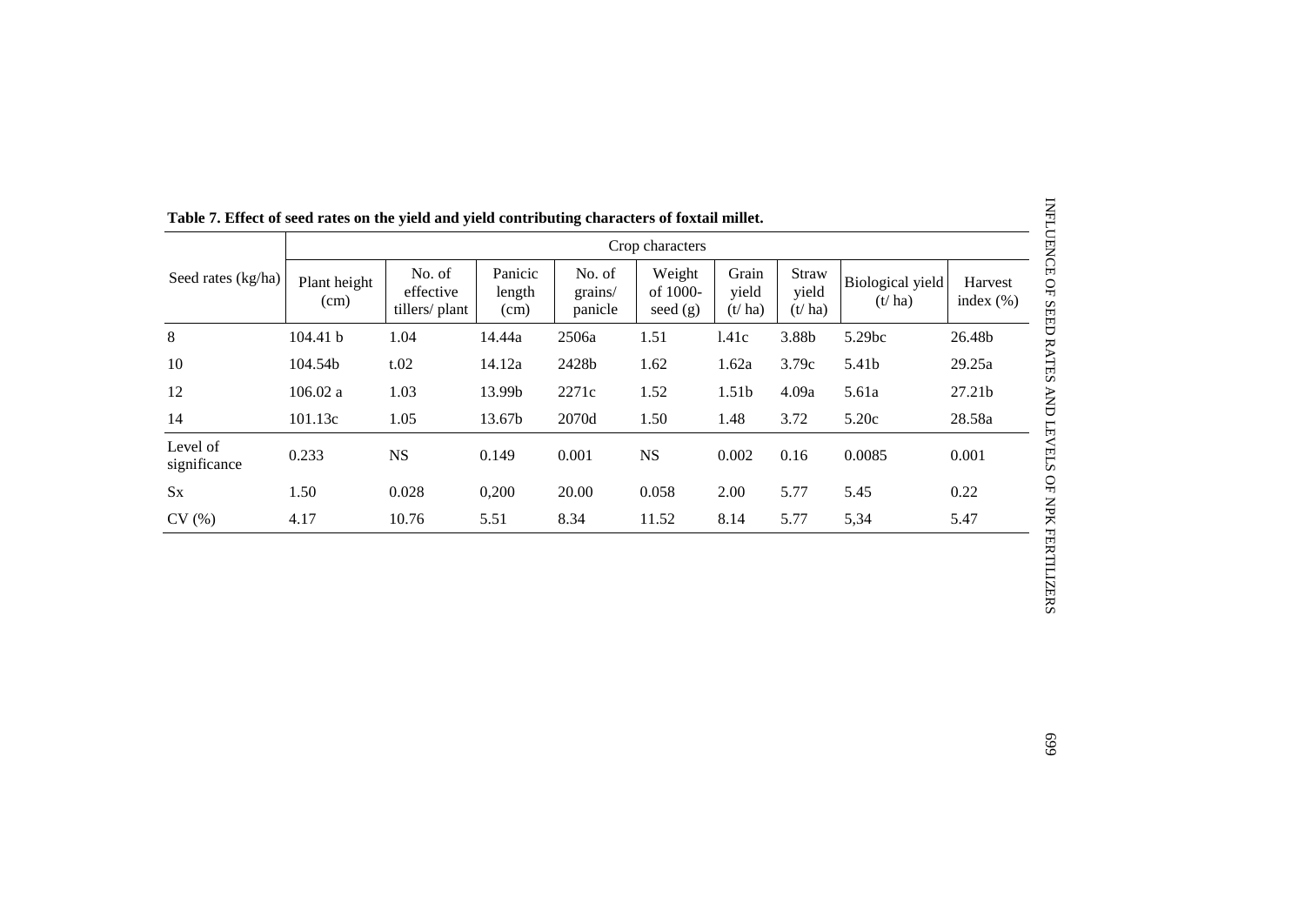|                               |                         | Crop characters                          |                           |                              |                                  |                       |                   |                               |                                    |  |
|-------------------------------|-------------------------|------------------------------------------|---------------------------|------------------------------|----------------------------------|-----------------------|-------------------|-------------------------------|------------------------------------|--|
| <b>Fertilizers</b><br>(kg/ha) | Plant<br>height<br>(cm) | No. of<br>effective<br>tillers/<br>plant | Panicle<br>length<br>(cm) | No. of<br>grains<br>panicle1 | Weight<br>of 1000-<br>seed $(g)$ | Grain yield<br>(t/ha) | Straw<br>yield    | Biological<br>yield<br>(t/ha) | <b>Harvest</b><br>index<br>$(°\%)$ |  |
| $N_0P_0K_0$                   | 91.34d                  | 1.03                                     | 12.28d                    | 1591d                        | 1.31                             | 0.97d                 | 2.65c             | 3.62d                         | 26.60d                             |  |
| $N_{10}P_8K_5$                | 102.06c                 | 1.06                                     | 13.09c                    | 2044c                        | 1.46                             | 1.55c                 | 3.75 <sub>b</sub> | 3.31c                         | 28.94b                             |  |
| $N_{20}P_{16}K_{10}$          | 106.33b                 | 1.01                                     | 14.17b                    | 2281c                        | 1.63                             | 1.65b                 | 3.91b             | 5.55b                         | 29.64a                             |  |
| $N_{30}P_{24}K_{15}$          | II 1.52a                | 1.06                                     | 15.35a                    | 2902a                        | 1.66                             | 1.77a                 | 4.49a             | 6.26a                         | 28.18c                             |  |
| $N_{40}P_{32}K_{20}$          | 108.89ab                | 1.05                                     | 15.40a                    | 2776b                        | 1.64                             | 1.60bc                | 4.56a             | 6.16a                         | 25.88c                             |  |
| Level of<br>significance      | 0.0001                  | <b>NS</b>                                | 0.00001                   | 0.00001                      | <b>NS</b>                        | 0.00001               | 0.0001            | 0.00001                       | 0.00001                            |  |
| $S_{X}$                       | 1.252                   | 0.032                                    | 0.224                     | 22.36                        | 0.0645                           | 2.24                  | 6.46              | 6.74                          | 0.199                              |  |
| Cv(%)                         | 4.17                    | 10.76                                    | 5.51                      | 8.34                         | 14.52                            | 8.14                  | 5.77              | 5.34                          | 5.47                               |  |

**Table 8. Effect of different levels of NPK on the yield and yield contributing characters of foxtail millet.**

In a column, figures having common letter(s) do not differ significantly.

NS= Non Significant.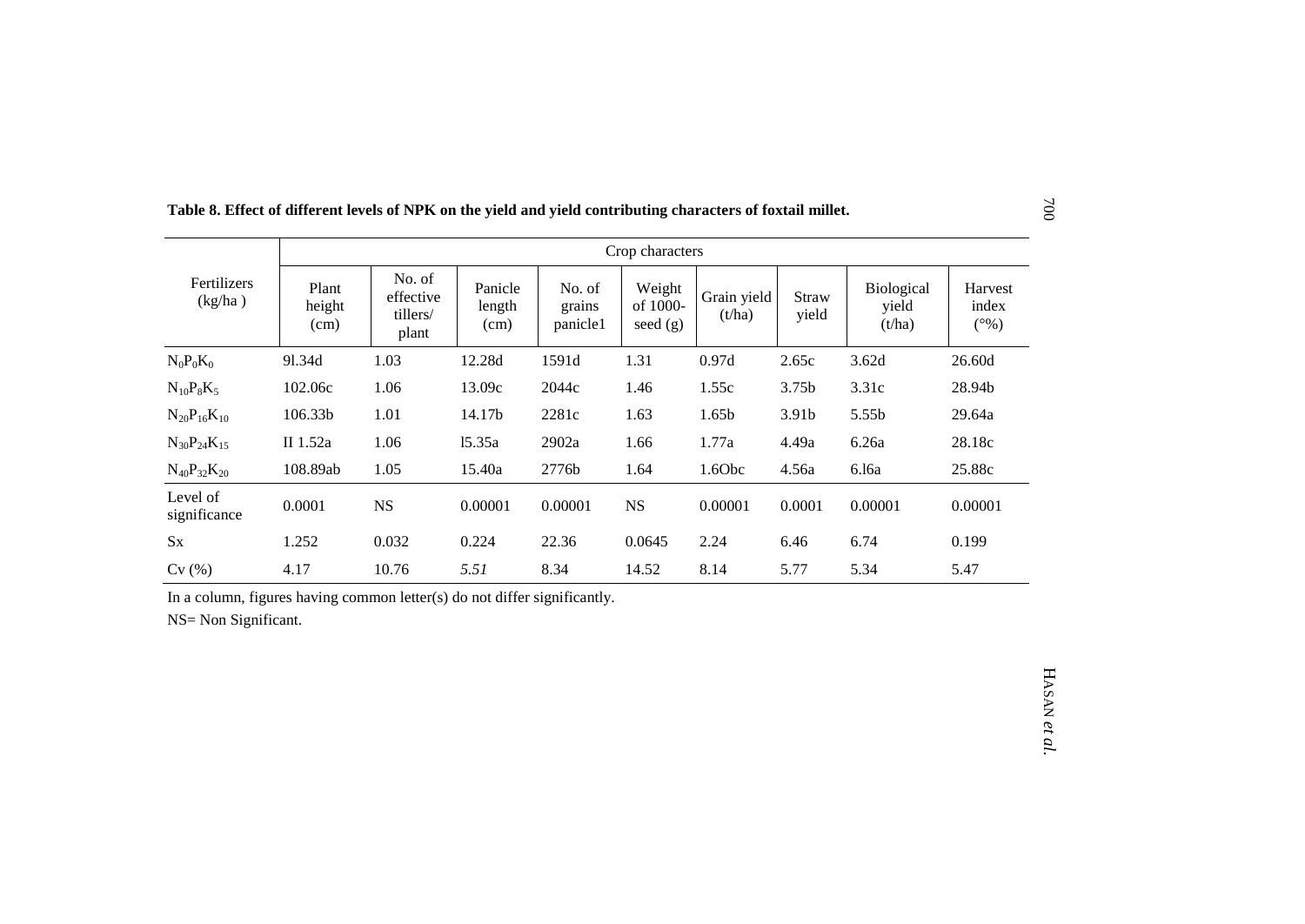| пшись.                                                             |                         |                                      |                        |                              |                                |                       |                       |                                      |                          |
|--------------------------------------------------------------------|-------------------------|--------------------------------------|------------------------|------------------------------|--------------------------------|-----------------------|-----------------------|--------------------------------------|--------------------------|
| Interaction<br>of seed<br>rates $\times$<br>level of<br><b>NPK</b> | Plant<br>height<br>(cm) | No. of<br>effective<br>tillers/plant | Panicle<br>length (cm) | No. of<br>grains/<br>panicle | Weight<br>of 1000-<br>seed (g) | Grain yield<br>(t/ha) | Straw yield<br>(t/ha) | <b>Biological</b><br>yield<br>(t/ha) | Harvest<br>index<br>(% ) |
| $S_1F_0$                                                           | 91.69 ef                | 1.000                                | $12.56$ fg             | 1650j                        | 1.36                           | 1.00i                 | 2.85 hi               | 3.85 ii                              | 25.97 f                  |
| $S_1F_1$                                                           | 105.89 abc              | 1.000                                | 12.82 efg              | 2307 f                       | 1.40                           | $1.56$ fg             | 4.33 cd               | 5.91 de                              | 26.72 e                  |
| $S_1F_2$                                                           | 105.29 abc              | 1.000                                | 14.91 abcd             | 2432 f                       | 1.60                           | $1.56$ fg             | 3.91 ef               | 5.48 f                               | 28.57 de                 |
| $S_1F_3$                                                           | 113.43 a                | 1.060                                | 16.24a                 | 3319 a                       | 1.55                           | 1.83 cd               | 4.66c                 | 6.49 hc                              | 28.20 e                  |
| $S_1F_4$                                                           | 105.52 abc              | 1.170                                | 15.69 ab               | 2824 cd                      | 1.64                           | 1,08i                 | $3.63$ fg             | 4.71 h                               | 22.95 g                  |
| $S_2F_0$                                                           | 92.56 ef                | 1.100                                | 12.06 g                | 1598 <sub>1</sub>            | 1.31                           | 0.68j                 | $2.55$ ij             | 3.23k                                | 21.13h                   |
| $S_2F_1$                                                           | 111.54 a                | 1.000                                | 14.18 cde              | 2044gb                       | 1.89                           | $2.05$ ab             | 4.11 de               | 6.16 cd                              | 33.24 b                  |
| $S_2F_2$                                                           | 102.49 bcd              | 1.030                                | 13.89 cdef             | 2428 f                       | 1.68                           | 1.80 de               | $3.41$ g              | $5.21$ fg                            | 34.50 a                  |
| $S_2F_3$                                                           | 111.07a                 | 1.000                                | 14.73 bcd              | 2710 de                      | 1.69                           | 1.76 de               | $4.50$ cd             | 6.26 bcd                             | 28.19 e                  |
| $S_2F_4$                                                           | 105.06 abc              | 1.000                                | 15.09 abc              | 2576 e                       | 1.55                           | 1.80 de               | 3.36 cd               | 6.16 cd                              | 29.19 de                 |
| $S_3F_0$                                                           | 95.11 de                | 1.000                                | 12.76efg               | 1848 i                       | 1.30                           | 1.12i                 | $2.78$ hig            | 3.90                                 | 28.96 de                 |
| $S_3F_1$                                                           | 99.10 cde               | 1.100                                | 13.76 def              | 2127 g                       | 1.25                           | 1.08i                 | 3.03h                 | 4.11i                                | 26.32 f                  |
| $S_3F_2$                                                           | 109.52 ab               | 1.000                                | 13.94 cdef             | 231Sf                        | 1.57                           | $1.66$ ef             | 3.91 ef               | 5.58 ef                              | 29.85 cd                 |

Table 9. Effect of interaction of seed rates and different levels of NPK on the yield and yield contributing characteristics of foxtail  $\overline{\text{E}}$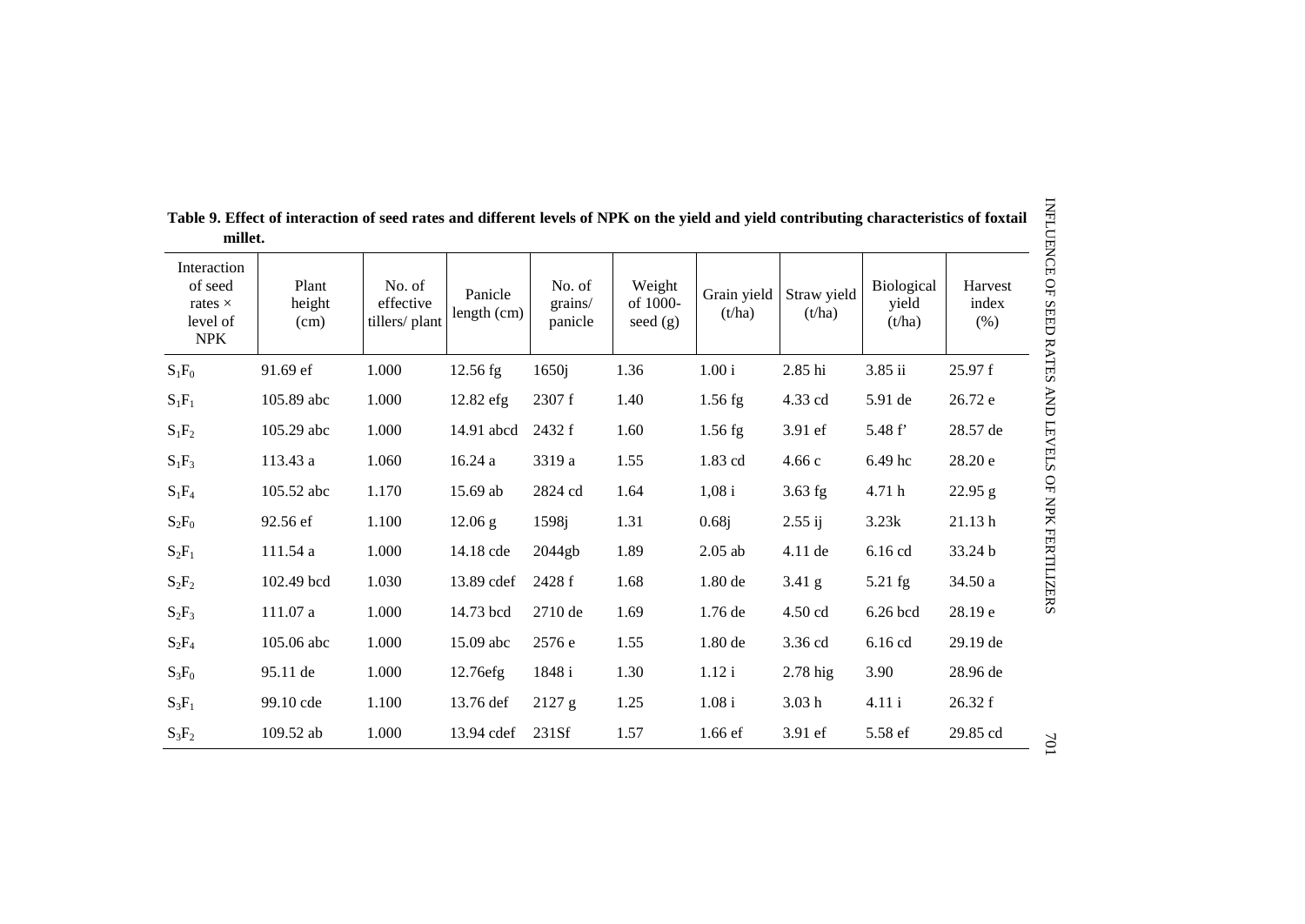| Table 9. Cont'd. |  |
|------------------|--|

| Interaction<br>of seed<br>rates $\times$<br>level of<br><b>NPK</b> | Plant<br>height<br>(cm) | No. of<br>effective<br>tillers/plant | Panicle<br>length (cm) | No. of<br>grains/<br>panicle | Weight<br>of 1000-<br>seed (g) | Grain yield<br>(t/ha) | Straw yield<br>(t/ha) | Biological<br>yield<br>(t/ha) | 702<br>Harvest<br>index<br>(% ) |
|--------------------------------------------------------------------|-------------------------|--------------------------------------|------------------------|------------------------------|--------------------------------|-----------------------|-----------------------|-------------------------------|---------------------------------|
| $S_3F_3$                                                           | 113.55 a                | 1.060                                | 15.08abcd              | 2989b                        | 1.81                           | 2.15a                 | 5.16 <sub>b</sub>     | 7.31 a                        | 29.38 cd                        |
| $S_3F_4$                                                           | 112.83 a                | 1.000                                | 15.04 abcd             | 2863 bc                      | 1.67                           | $1.55$ fg             | 5.59 a                | 7.13a                         | 21.73h                          |
| $S_4F_0$                                                           | 85.74 f                 | 1.00                                 | 11.72 g                | 1268k                        | 1.27                           | 1.06i                 | 2.41 i                | $3.48$ j $k$                  | 30.62c                          |
| $S_4F_1$                                                           | 91.72 ef                | 1.130                                | 11.58 g                | $1699$ j                     | 1.32                           | $1.48\text{ g}$       | $3.55$ fg             | $5.03$ gh                     | 29.47 cd                        |
| $S_4F_2$                                                           | 108.03 ab               | 1.000                                | 13.92 cde              | 1949 hi                      | 1.67                           | $1.55$ fg             | 4.36 cd               | 5.91 de                       | 28.20 f                         |
| $S_4F_3$                                                           | 108.03 ab               | 1.100                                | 15.36 abc              | 2592 e                       | 1.59                           | 1.33h                 | $3.61$ fg             | $4.95$ gh                     | 26.940 f                        |
| $S_4F_4$                                                           | 112.10a                 | 1.030                                | 15.76 ab               | 2842 cd                      | 1.69                           | 1.96 <sub>bc</sub>    | 4.66c                 | 6.63 <sub>b</sub>             | 29.65 cd                        |
| Level of<br>significance                                           | 0.0007                  | $_{\rm NS}$                          | 0.029                  | 0.0100                       | $_{\rm NS}$                    | 0.025                 | 0.0001                | 0.0001                        | 0.0001                          |
| $S_{X}$                                                            | 2.5033                  | 0.064                                | 0.447                  | 44.721                       | 0.129                          | 4.472                 | 12.909                | 13.739                        | 0.3979                          |
| CV(%)                                                              | 4.17                    | 10.76                                | 5.51                   | 8.34                         | 14.52                          | 8.14                  | 5.77                  | 5.34                          | 5.47                            |

HASAN et al.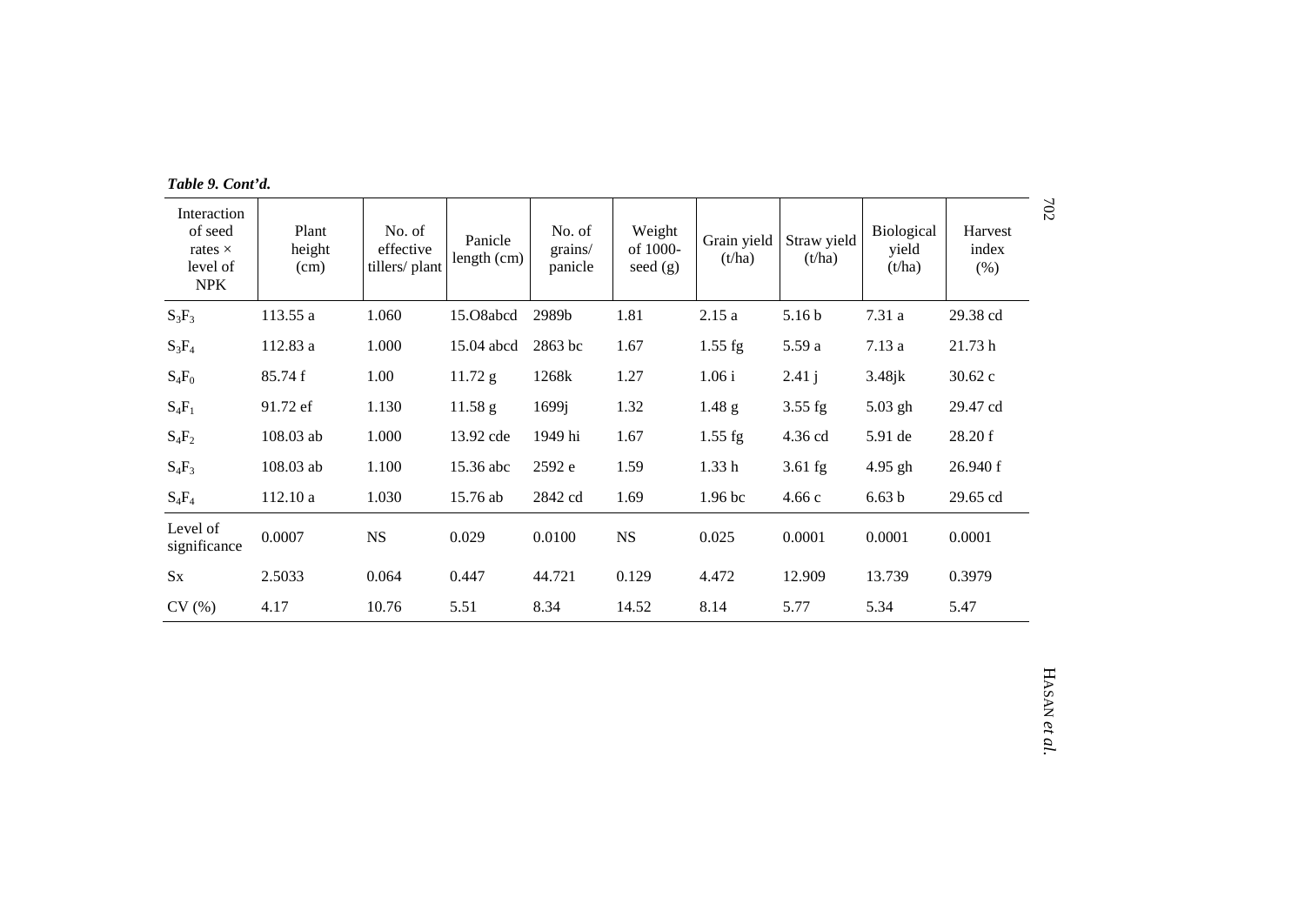was found in  $N_{30}P_{24}K_{15}$  kg/ha which was identical with  $N_{20}P_{16}K_{10}$  kg/ha (Table 8). The grain yield gradually increased with increasing levels of NPK. The result is in agreement with (Vyas *et al.,* 1994) who reported that when fertilizer rates increased the yield also increased. The highest grain yield (2.15 t/ha) was recorded from the combination 12 kg seed/ha and  $N_{30}P_{24}K_{15}$  kg/ha (Table 9). Straw yield and as well as biological yield were also significantly influenced by seed rates, levels of NPK and their interaction. The highest straw yield (4.09 t/ha) and biological yield (5.61 t/ha) were obtained from seed rate 12 kg/ha. In case of NPK levels, the highest straw yield (4.56 t/ha) and biological yield (6.26 t/ha) were found in  $N_{40}P_{32}K_{20}$  and  $N_{30}P_{24}K_{15}$  kg/ha treatments, respectively. The highest straw yield (5.34 t/ha) and biological yield (7.31 t/ha**)** were obtained from the combination 12 kg seed/ha and  $N_{40}P_{32}K_{20}$  kg/ha which was identically followed by 12 kg seed/ha and  $N_{30}P_{24}K_{15}$  kg/ha (Table 11). The results are in partial agreement with (Dhillon and Panwar, 1976) who observed that straw yield and biological yield increased with increasing NPK fertilizer. The impacts of seed rate and NPK application in harvest index of the crop was significant (Table 3 and 4).

The highest harvest index (29.94) was obtained from 10 kg seed/ha which was identically followed by 14 kg seed/ha. In case of NPK levels, the highest harvest index (29.78) was found in  $N_{20}P_{16}K_{10}$  kg/ha, which was identical with  $N_{10}P_8K_5$  kg/ha. The interaction of seed rates and levels of NPK was significant on harvest index (Table 9).

From the overall results obtained in the study indicated that  $N_{30}P_{24}K_{15}$  kg/ha and 10 kg seed/ha might be used to obtain satisfactory yield of foxtail millet cv. Titas under the prevailing agroclimatic conditions of BAU farm of Old Brahmaputra Floodplains soils (AEZ-9).

#### **References**

- Anonymous. 1990. "Kanoer Natun Jat Titas". A leaflet Pub. by Plant Breeding Division, Bangladesh Agril. Res. Inst., Joydebpur, Gazipur-1707. Pp.3-4.
- BARI (Bangladesh Agricultural Research Institute). 1985. Annual Report (1983-84). Bangladesh Agricultural Research Institute, Joydebpur, Gazipur-1 707. Pp.30-31.
- BARI (Bangladesh Agricultural Research Institute). 1990. Final Report. Millets Improvement Project. Plant Breeding Division, Bangladesh Agricultural Research Institute, Joydebpur, Gazipur-1707. Pp.2.
- BBS (Bangladesh Bureau of Statistics). 1993. Statistical Year Book of Bangladesh. Statistics Division, Ministry of Planning, Government of the People's Republic of Bangladesh. P. 176.
- Benner, B.L. and Bazzaz, F. A. 1988. Carbon and Mineral accumulation and allocation in two annual plant species in response to timing of nutrient addition. J. Ecol. **72:**19-40.